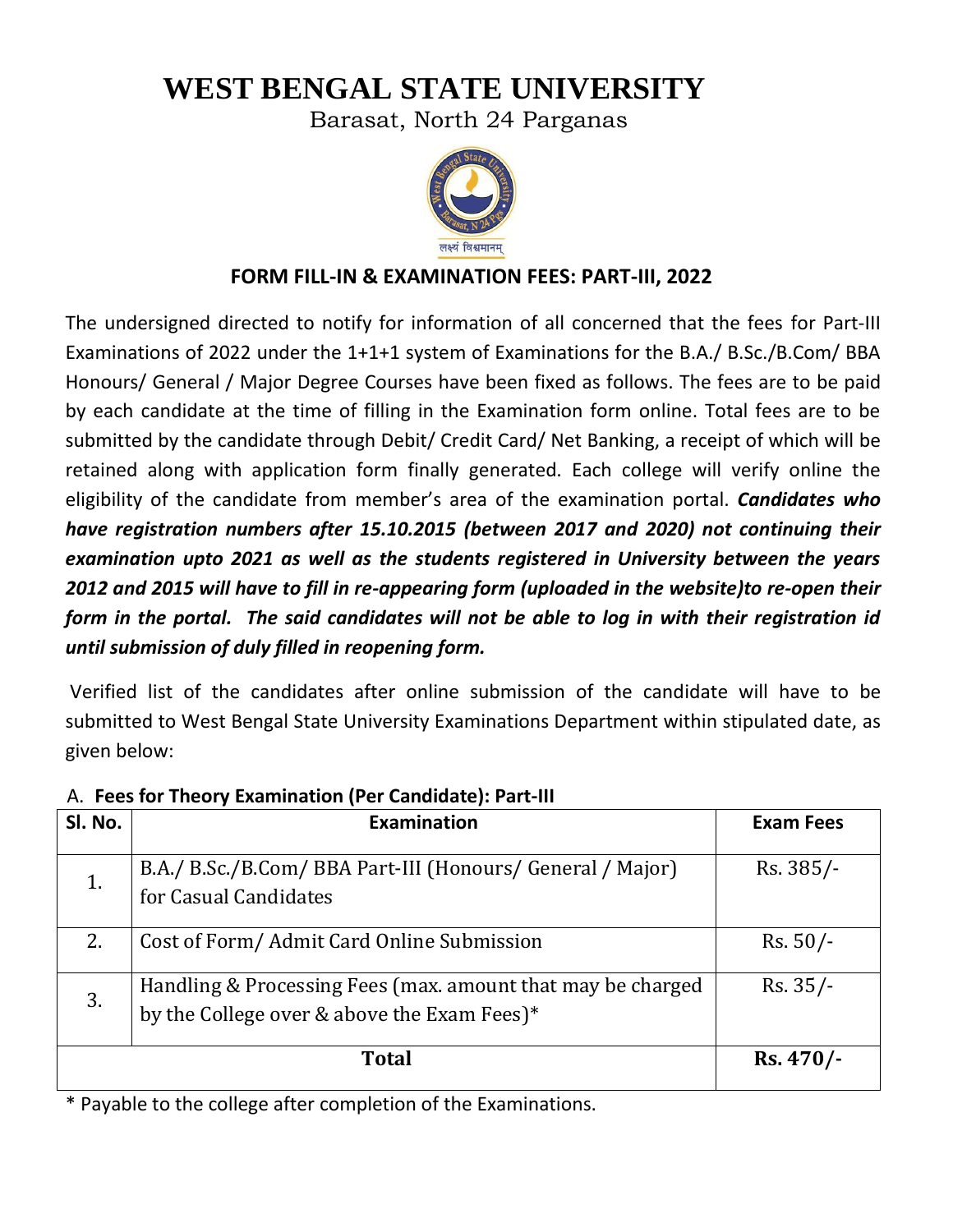## B. **Fees for Practical Papers:**

Schedule of Practical fees for B.A./B.Sc./B.Com./BBA Part-III Honours & General or Major subjects Examinations of 2022 per candidate are given in Annexure I, II & III.

## C. **Part-III Form fill-in Dates:**

## **Without Fine: 10th February, 2022 to 28th February, 2022**

Verification of the submitted forms by the college authorities to WBSU (Print out of the verified list of Application Forms must be taken by the college authorities) on **02.03.2022.**

Admit Cards are to be downloaded by the students from the University website-**08.03.2022** onwards.

**Date of correction of Admit Card from 08.03.2022 to 14.03.2022.**

**Casual Candidates who have to appear only practical paper(s) : Practical fees are to be charged separately over and above fees for Cost of Form/ Admit Card /Online Submission Rs.50/- and Handling & Processing Fees : Rs.35/-**

**\*\*\* All form fill-in and Admit generation processes will be conducted through website. [www.wbsuexams.net](http://www.wbsuexams.net/)**

*Students not satisfied with the mode of Examination may appear in*  offline mode, to be arranged by the University, as and when the *Pandemic situation improves.*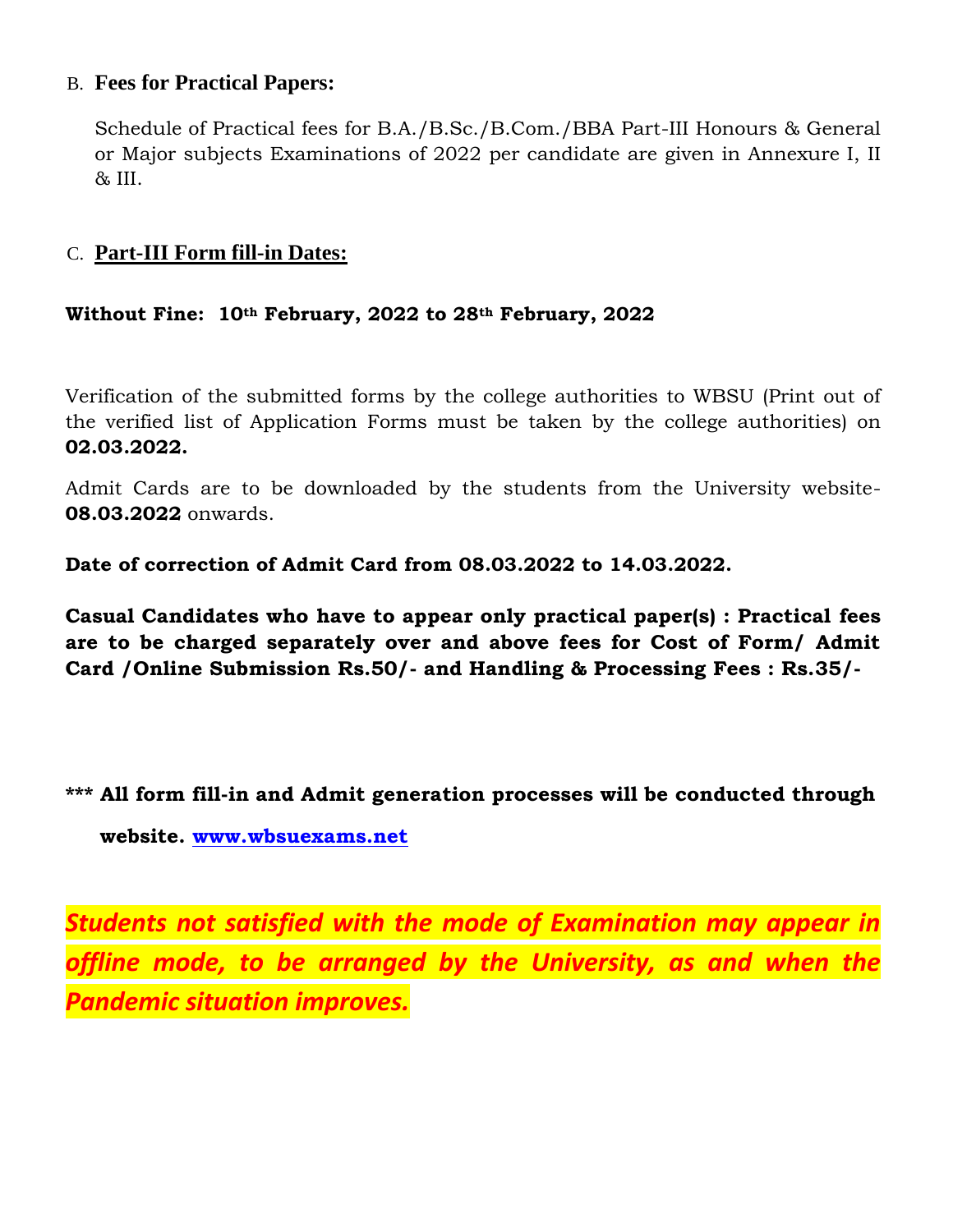#### **Annexure-I**

It is notified for information of all concerned that subject wise center fees for B.A/ B. Sc. **Honours Practical Examinations Part-III, 2022** are as follows :-

(*Practical fees are to be charged separately over and above fees for Theoretical Examinations)*

|                |                         | Honours papers having Practical                                  |                                                          |                                                                                                                            |
|----------------|-------------------------|------------------------------------------------------------------|----------------------------------------------------------|----------------------------------------------------------------------------------------------------------------------------|
| Sl. No.        | Subject                 | For Paper                                                        | Fee to be paid by the<br>candidate per paper<br>(in Rs.) | Center expenses to<br>be paid by<br>the<br>University to<br>the<br>Practical Centres per<br>candidate per paper<br>(in Rs) |
| $\mathbf{1}$   | Anthropology            | VII                                                              | 150                                                      | 100                                                                                                                        |
|                |                         | VIII                                                             | 150                                                      | 100                                                                                                                        |
| $\overline{2}$ | Botany                  | $\sf IX$                                                         | 150                                                      | 100                                                                                                                        |
|                |                         | $\mathsf X$                                                      | 150                                                      | 100                                                                                                                        |
| $\overline{3}$ | Chemistry               | VII                                                              | 150                                                      | 100                                                                                                                        |
|                |                         | VIII                                                             | 150                                                      | 100                                                                                                                        |
| $\overline{4}$ | <b>Computer Science</b> | VII                                                              | 150                                                      | 100                                                                                                                        |
|                |                         | VIII                                                             | 150                                                      | 100                                                                                                                        |
| 5              | Electronics             | VII                                                              | 150                                                      | 100                                                                                                                        |
|                |                         | VIII                                                             | 150                                                      | 100                                                                                                                        |
| 6              | Education               | VIII                                                             | 150                                                      | 100                                                                                                                        |
| 7              | Music                   | $\mathsf{V}$                                                     | 150                                                      | 100                                                                                                                        |
|                |                         | VI                                                               | 150                                                      | 100                                                                                                                        |
| $\,8\,$        | Food & Nutrition        | VII                                                              | 150                                                      | 100                                                                                                                        |
|                |                         | VIII                                                             | 150                                                      | 100                                                                                                                        |
| $\mathsf 9$    | Geography               | VII                                                              | 150                                                      | 100                                                                                                                        |
|                |                         | $\ensuremath{\mathsf{V}}\xspace\ensuremath{\mathsf{III}}\xspace$ | 150                                                      | 100                                                                                                                        |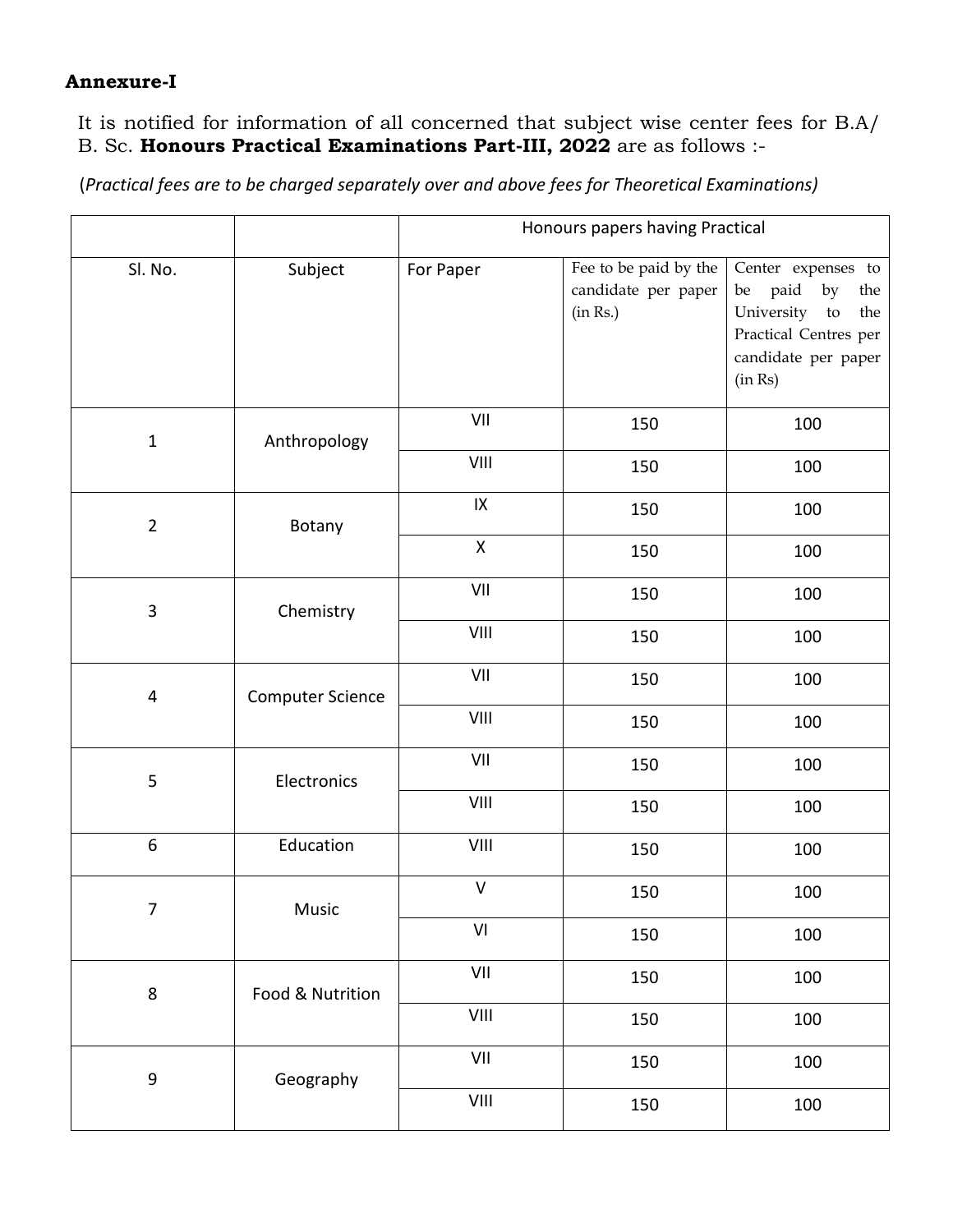|        | Human<br>Development               | <b>VIB</b>              | 125 | 90               |
|--------|------------------------------------|-------------------------|-----|------------------|
| $10\,$ |                                    | <b>VIIB</b>             | 125 | 90               |
|        |                                    | <b>VIIIB</b>            | 125 | 90               |
| 11     | Economics                          | VIII                    | 150 | 100              |
| $12\,$ | Journalism & Mass<br>Communication | VIII                    | 150 | 100              |
| 13     | Mathematics                        | <b>VIIIB</b>            | 150 | 100              |
| $14\,$ | Microbiology                       | VII                     | 150 | 100              |
|        |                                    | VIII                    | 150 | 100              |
|        |                                    | <b>VIIB</b>             | 150 | 100              |
| 15     | Physics                            | <b>VIIIA</b>            | 150 | 100              |
|        |                                    | <b>VIIIB</b>            | 150 | 100              |
| 16     | Physiology                         | VII                     | 150 | 100              |
|        |                                    | VIII                    | 150 | 100              |
| 17     | Psychology                         | VII                     | 150 | 100              |
|        |                                    | VIII                    | 150 | 100              |
| 18     | Statistics                         | VII                     | 150 | 100              |
|        |                                    |                         | 150 | 100              |
| 19     | Zoology                            | <b>IXA</b>              | 150 | 100              |
|        |                                    | $IXB$                   | 150 | 100              |
| $20\,$ | Sociology                          | VIII                    | 150 | 100              |
|        | Agriculture & Rural<br>Development | $\overline{\mathsf{V}}$ | 150 | 100              |
| 21     |                                    | VII                     | 150 | $\overline{1}00$ |
|        |                                    | VIII                    | 150 | 100              |
| 22     | AMPW                               | <b>VIIIB</b>            | 100 | 50               |
| 23     | <b>BBA</b>                         | T306                    | 100 | 50               |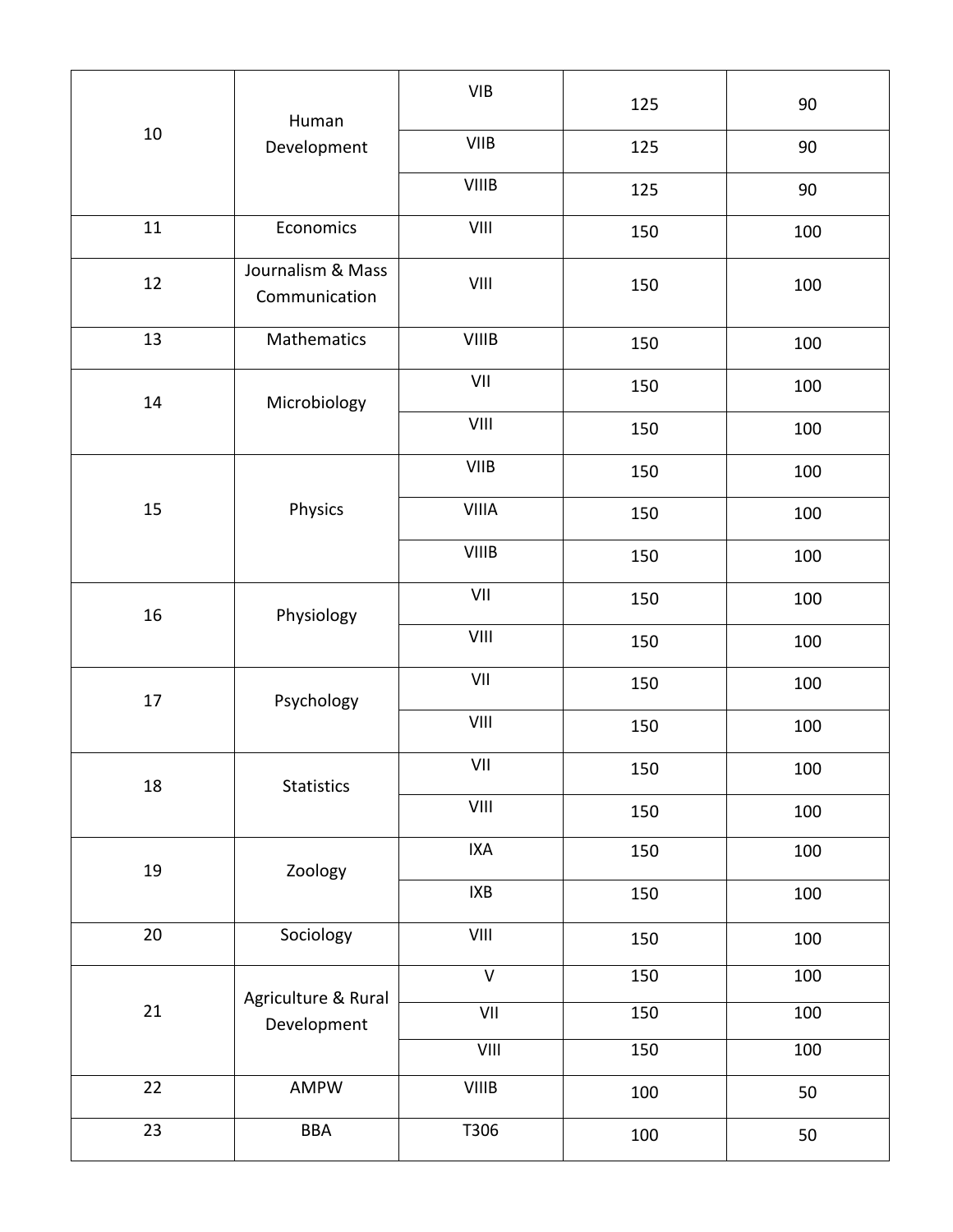| 24 | <b>BMWA</b> | VII  | 150 | 100 |
|----|-------------|------|-----|-----|
|    |             | VIII | 150 | 100 |
| 25 | <b>BHNA</b> | VII  | 150 | 100 |
|    |             | VIII | 150 | 100 |

#### **Annexure-II**

It is notified for information of all concerned that subject wise center fees for **B.A/B.Sc. General Stream Practical Examinations of, 2022** are as follows :-

*(Practical fees are to be charged separately over and above fees for Theoretical Examinations and are to be sent to the colleges as center fees for Practical Examinations of General Papers after remitting Rs.50 per Candidate by the University as per the note below)* 

|                |                                    | <b>General Papers Having Practical</b>                   |                                                                                  |  |
|----------------|------------------------------------|----------------------------------------------------------|----------------------------------------------------------------------------------|--|
| SI.No.         | Subject                            | Fees to be paid by the<br>candidate per paper (In<br>Rs. | Center expenses to be<br>paid by the Univ. per<br>candidate per paper (In<br>Rs. |  |
| $\mathbf{1}$   | Anthropology                       | 150                                                      | 100                                                                              |  |
| $\overline{2}$ | Botany                             | 150                                                      | 100                                                                              |  |
| 3              | Chemistry                          | 150                                                      | 100                                                                              |  |
| $\overline{4}$ | <b>Computer Science</b>            | 150                                                      | 100                                                                              |  |
| 5              | <b>Defense Studies</b>             | 150                                                      | 100                                                                              |  |
| 6              | Electronics                        | 150                                                      | 100                                                                              |  |
| $\overline{7}$ | Food & Nutrition                   | 150                                                      | 100                                                                              |  |
| 8              | <b>Film Studies</b>                | 150                                                      | 100                                                                              |  |
| 9              | Geography                          | 150                                                      | 100                                                                              |  |
| 10             | Human Development                  | 110                                                      | 60                                                                               |  |
| 11             | Human Rights                       | 110                                                      | 60                                                                               |  |
| 12             | Journalism & Mass<br>Communication | 150                                                      | 100                                                                              |  |
| 13             | Microbiology                       | 150                                                      | 100                                                                              |  |